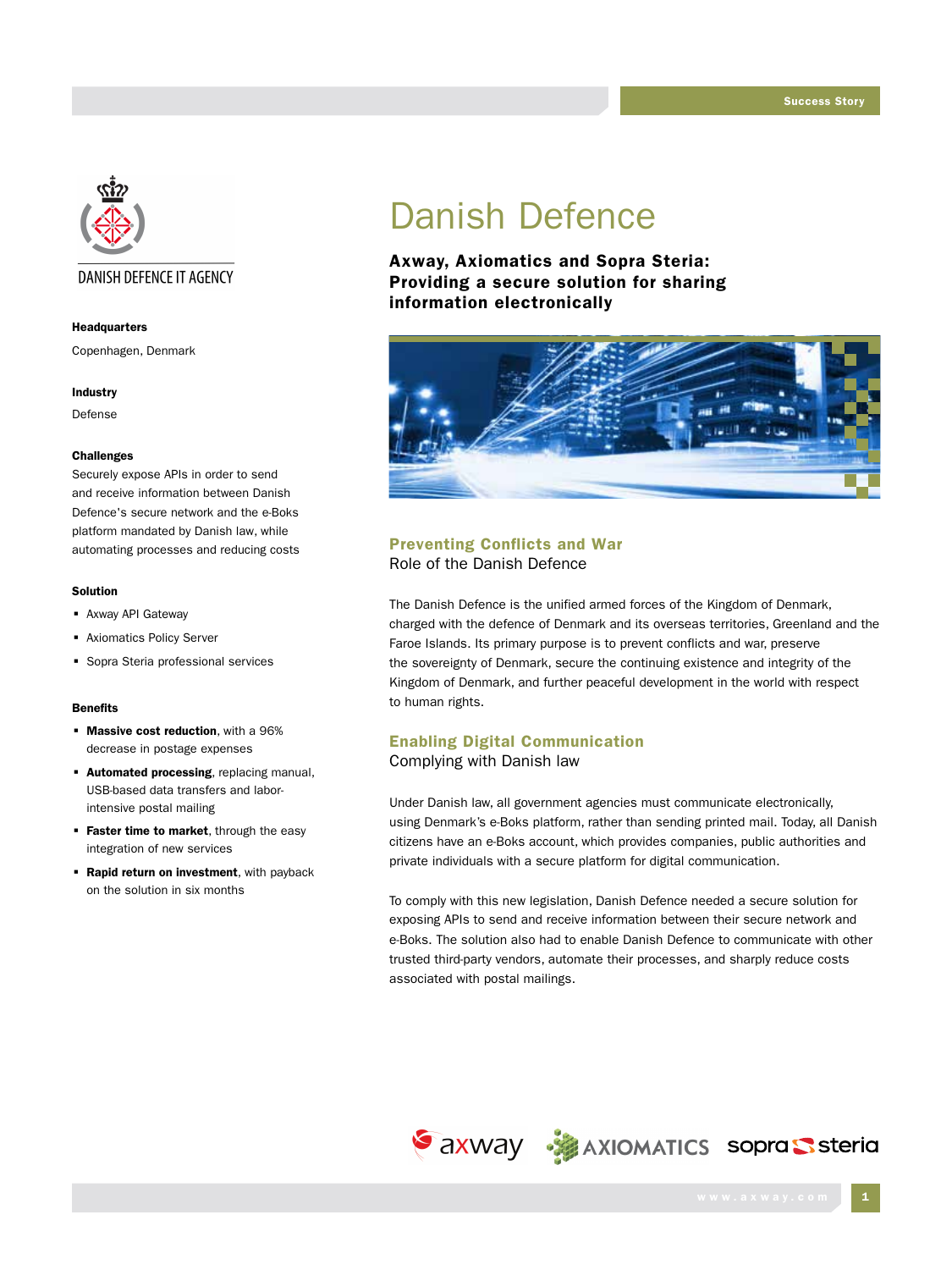"We don't want to have a Snowden effect.

If the transmission is authorized,

we release it; if it's unauthorized,

the documents don't get sent."

Commander Kim Holm Head of Policy & Architecture Danish Defence IT

# Communicating with Trusted Third Parties Connecting to the healthcare network

In addition to e-Boks, Danish Defence needed to communicate securely with other trusted third parties by establishing a point-to-point connection with each external partner. A priority in this regard was the Danish healthcare system.

In Denmark, each person can access their electronic medical file, which contains diagnosis and treatment information supplied by healthcare providers. Danish Defence needed to securely communicate with hospitals and doctors on the healthcare network. A typical use case would be to organize medical checkups for fighter pilots before they deployed.

Although the solution would initially be used within Denmark, the goal was also to use the solution with international partners, in the context of Denmark's role as a NATO ally and member of the European Union.

#### Avoiding the "Snowden Effect"

Vetting all information before it is sent or received

"We had to set up a secure connection to transport information in both directions," said Commander Kim Holm, Head of Policy & Architecture, Danish Defence IT. "We also had to control the information, both when we're sending it out and when it comes into our system."

For outgoing transmissions, Danish Defence needed to specify normal behavior, so as to detect unusual behavior, and then permit or deny a transmission according to a set of rules, examining the sender, the proposed recipient, the volume and type of data being sent, and the date and time.

"We don't want to have a Snowden effect," Holm stressed. "We needed to verify, for example, whether there is authorization to send hundreds of documents to a particular person's e-Boks. If the transmission is authorized, we release it; if it's unauthorized, the documents don't get sent."

For incoming transmissions, Danish Defence needed to be able to inspect XMLbased information and PDF attachments. From the start, they decided not to accept Word or Excel documents, given the risk they contain code or viruses.

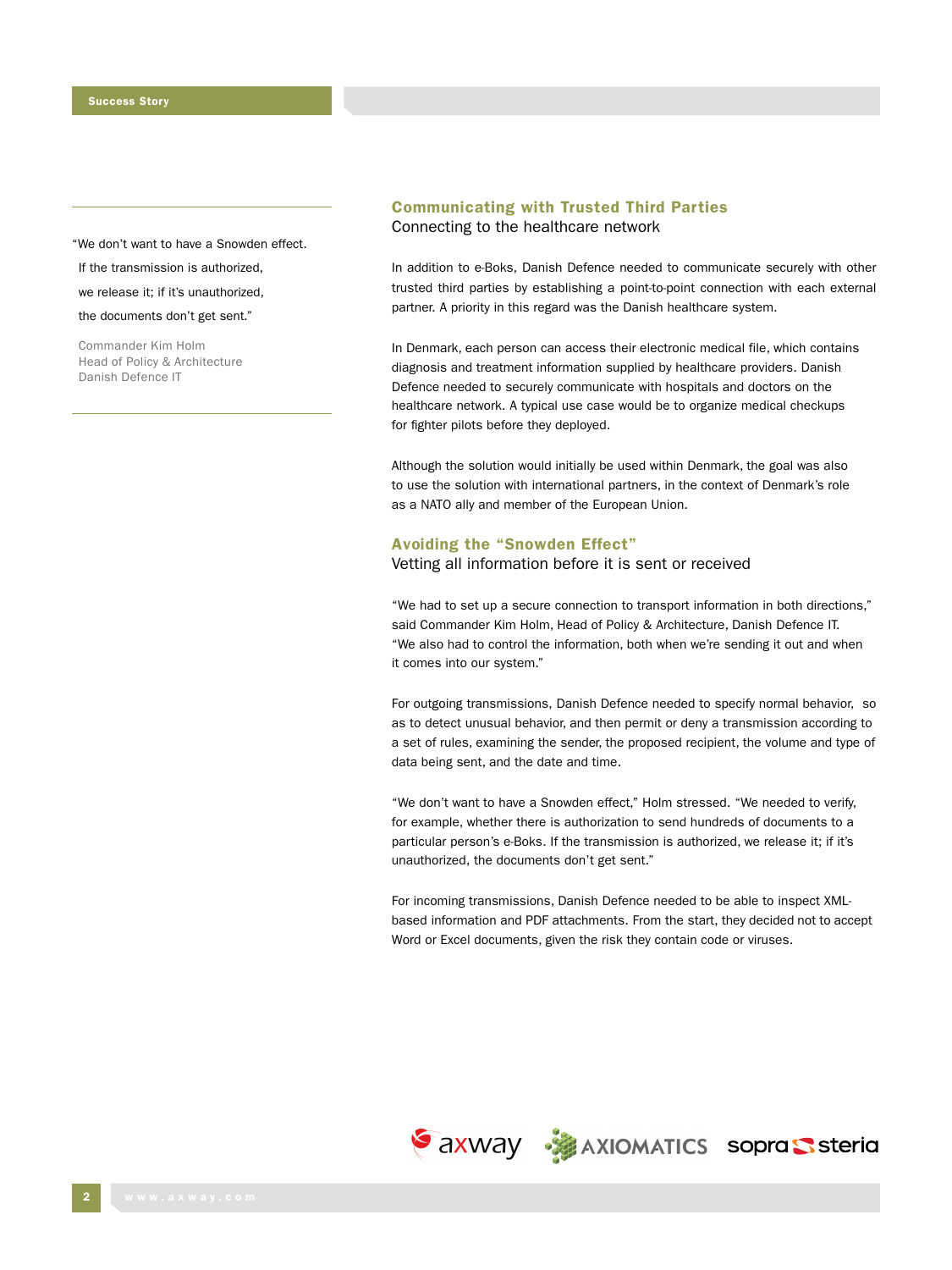## Automating the Communication Process Reducing the workload and slashing costs

Another challenge for Danish Defence was to automate its processes. "Everything we did was manual," said Holm. To send data electronically, for example, they transferred data from a secure computer onto a USB key, walked the USB key over to an Internetconnected computer, and then sent the files to e-Boks. It was a labor-intensive, expensive process.

Another major source of costs was the extensive use of postal mailings for many or even most of the documents sent by Danish Defence.

### The Winning Solution

Axway, Axiomatics and Sopra Steria

For several years, Danish Defence had been studying the issue of secure communications from the architectural standpoint. However, when the national law passed that mandated the use of e-Boks, they needed to move ahead – and quickly . In line with European Union regulations, Danish Defence issued a public call for tender.

"We did a thorough, in-depth survey before choosing the solution," said Holm. "Our priorities were the quality of the solution, and execution of the project. Price was also a criteria, but a minor one." The winning bid, tendered by Sopra Steria, included:

- **Axway API Gateway** to expose and secure messaging APIs
- **Axiomatics Policy Server** to apply fine-grained authorization to the APIs
- **Sopra Steria** to provide professional services, including solution integration

"The rules are stored in the Axiomatics Policy Server, which is used by the Axway API Gateway," said Holm, describing the solution. "The Axway API Gateway provides the XML check system that inspects the XML part of the transmission, using the Axiomatics Policy Server as its reference point."

# Creating a Secure Environment

Deploying the solution in a DMZ

Before implementing the solution, Danish Defence prepared the environment. "We had to set up our internal infrastructure, creating a DMZ and making it as secure as we could," said Holm. "Once it was fully secure, we could put the Axway and Axiomatics components into the DMZ, and Sopra Steria could implement the solution, which would be managed inside the DMZ."

"Sopra Steria was our main contractor, while Axway and Axiomatics provided training on their products." said Holm. "For us, it was like working with one company. It was a good relationship."

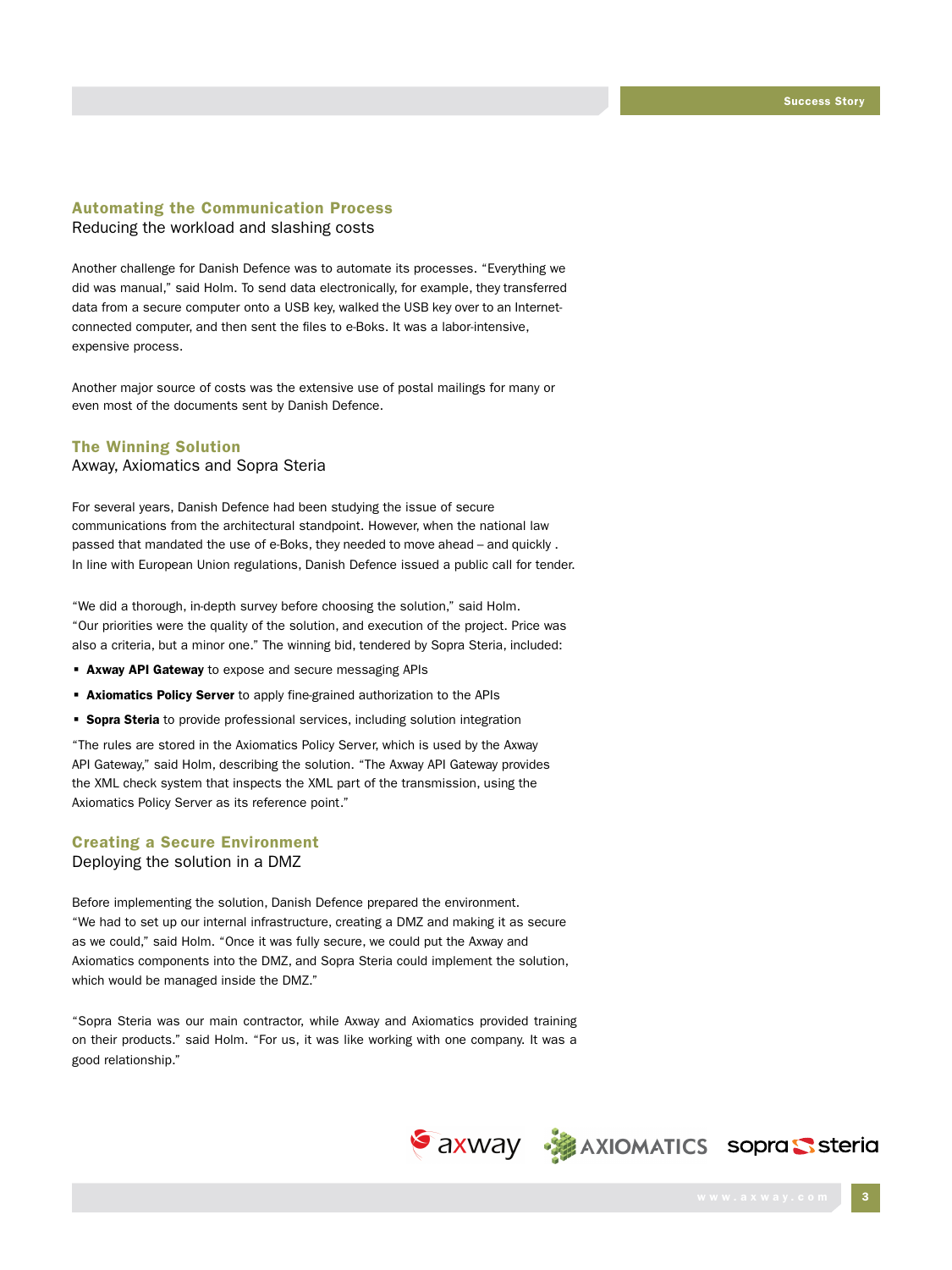To access the new solution, internal systems at Danish Defence – including the SAP environment, the document handling system, and the healthcare system environment – are connected to an enterprise service bus (ESB), which is in turn connected to Axway API Gateway.

## Going Live

## Tapping a pipeline of new applications

Project implementation took just six months, from April to November 2015. Among the first business processes switched to the new solution was communication with job candidates. Contracts for new employees are now sent to the person's e-Boks account over Axway API Gateway, rather than by postal mail.

Currently, new applications in the pipeline include:

- Recruitment campaigns
- **EXTER Healthcare appointments for military employees**
- **Training programs**

Based on initial projections, transaction volume at full deployment is expected to be about 50,000 documents sent or received each year.

## Sharply Reduced Costs and a Rapid ROI Benefits of the new solution

After just three months in production, the solution is generating major benefits for Danish Defence, including:

- **Massive cost reduction:** Previously, annual costs for postage were 5 million Danish Krone (DKK). With the new solution, postage costs have been slashed to 200,000 DKK per year – a 96% savings. Labor costs have also been significantly reduced.
- **Automated processing:** The solution replaces labor-intensive postal mailings and the manual, USB-based transfer of data. "Now you just sit at your desk and push a button, and the solution does the job for you, sending the letter to e-Boks," said Holm.
- **Faster time to market:** "Now that we've set up the solution, it's very quick to integrate a new service," said Holm. "We just set up a call for the service on the ESB, and add a rule to the policy server."
- **Excellent performance and high capacity:** "We have the capacity to add many different kinds of internal vendors," said Holm. "On the performance side, it's much easier and faster to send information."
- **Rapid return on investment:** "We had to invest to set up the solution, but that's nothing compared to what we paid before," said Holm. "The payback on this solution is about six months."



"We had to invest to set up the solution,

but that's nothing compared to what we paid

before. The payback on this solution is about six months."

Commander Kim Holm Head of Policy & Architecture Danish Defence IT